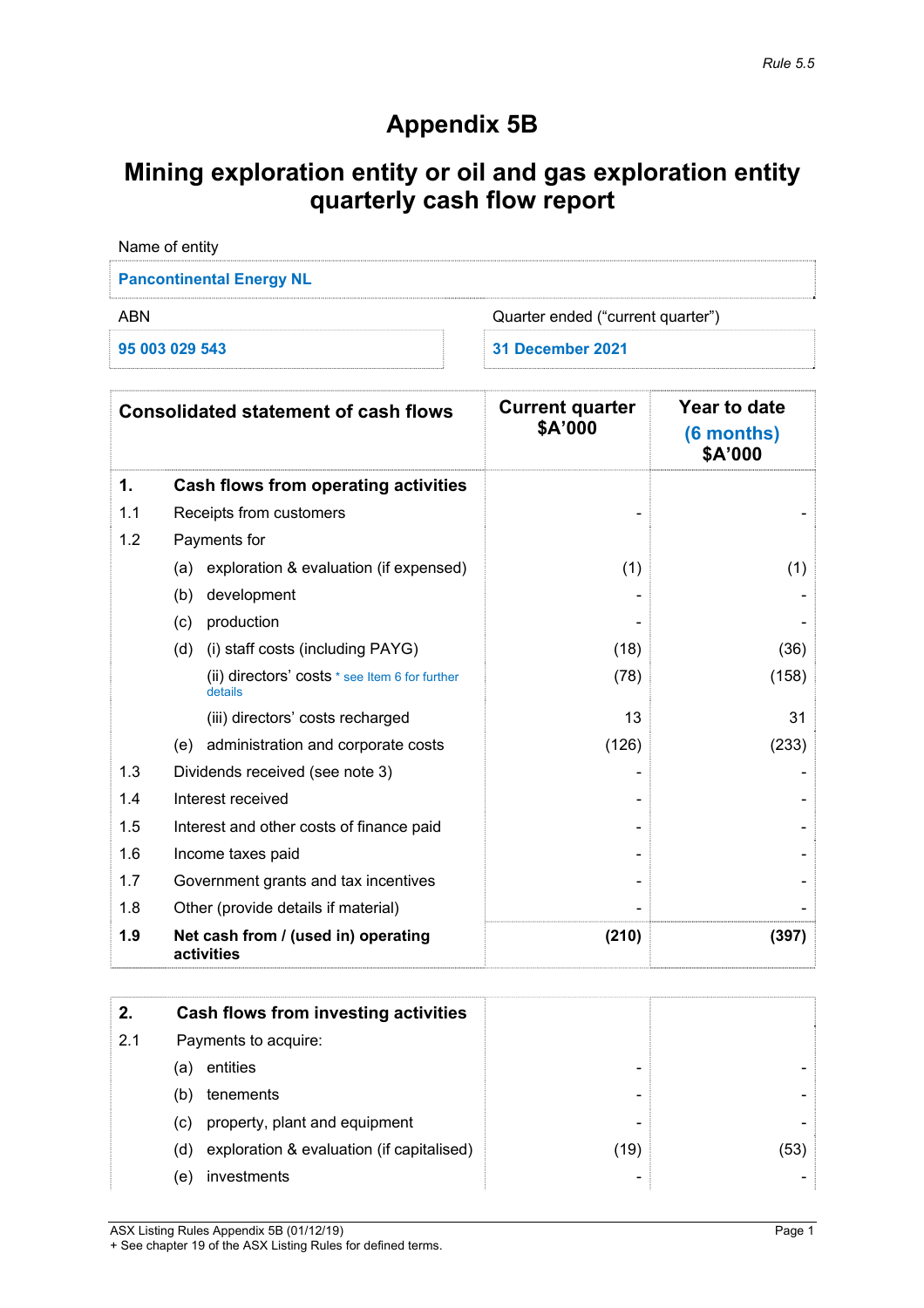|               | <b>Consolidated statement of cash flows</b>       | <b>Current quarter</b><br>\$A'000 | Year to date<br>(6 months)<br>\$A'000 |
|---------------|---------------------------------------------------|-----------------------------------|---------------------------------------|
|               | (f)<br>other non-current assets                   |                                   |                                       |
| $2.2^{\circ}$ | Proceeds from the disposal of:                    |                                   |                                       |
|               | entities<br>(a)                                   |                                   |                                       |
|               | (b)<br>tenements                                  |                                   |                                       |
|               | property, plant and equipment<br>(c)              |                                   |                                       |
|               | investments<br>(d)                                |                                   |                                       |
|               | other non-current assets<br>(e)                   |                                   |                                       |
| 2.3           | Cash flows from loans to other entities           |                                   |                                       |
| 2.4           | Dividends received (see note 3)                   |                                   |                                       |
| 2.5           | Other (provide details if material)               |                                   |                                       |
| 2.6           | Net cash from / (used in) investing<br>activities | (19)                              | (53)                                  |

| 3.   | Cash flows from financing activities                                                       |     |       |
|------|--------------------------------------------------------------------------------------------|-----|-------|
| 3.1  | Proceeds from issues of equity securities<br>(excluding convertible debt securities)       | 120 | 1,037 |
| 3.2  | Proceeds from issue of convertible debt<br>securities                                      |     |       |
| 3.3  | Proceeds from exercise of options                                                          |     |       |
| 3.4  | Transaction costs related to issues of equity<br>securities or convertible debt securities | (5) | (60)  |
| 3.5  | Proceeds from borrowings                                                                   |     |       |
| 3.6  | Repayment of borrowings                                                                    |     |       |
| 3.7  | Transaction costs related to loans and<br>borrowings                                       |     |       |
| 3.8  | Dividends paid                                                                             |     |       |
| 3.9  | Other (provide details if material)                                                        |     |       |
| 3.10 | Net cash from / (used in) financing<br>activities                                          | 115 | 977   |

| 4.  | Net increase / (decrease) in cash and<br>cash equivalents for the period |       |       |
|-----|--------------------------------------------------------------------------|-------|-------|
| 4.1 | Cash and cash equivalents at beginning of<br>period                      | 1.040 | 395   |
| 4.2 | Net cash from / (used in) operating<br>activities (item 1.9 above)       | (210) | (397) |
| 4.3 | Net cash from / (used in) investing activities<br>item 2.6 above)        | (19)  | (53)  |
| 4.4 | Net cash from / (used in) financing activities<br>item 3.10 above)       | 115   | 977   |

ASX Listing Rules Appendix 5B (01/12/19) Page 2

<sup>+</sup> See chapter 19 of the ASX Listing Rules for defined terms.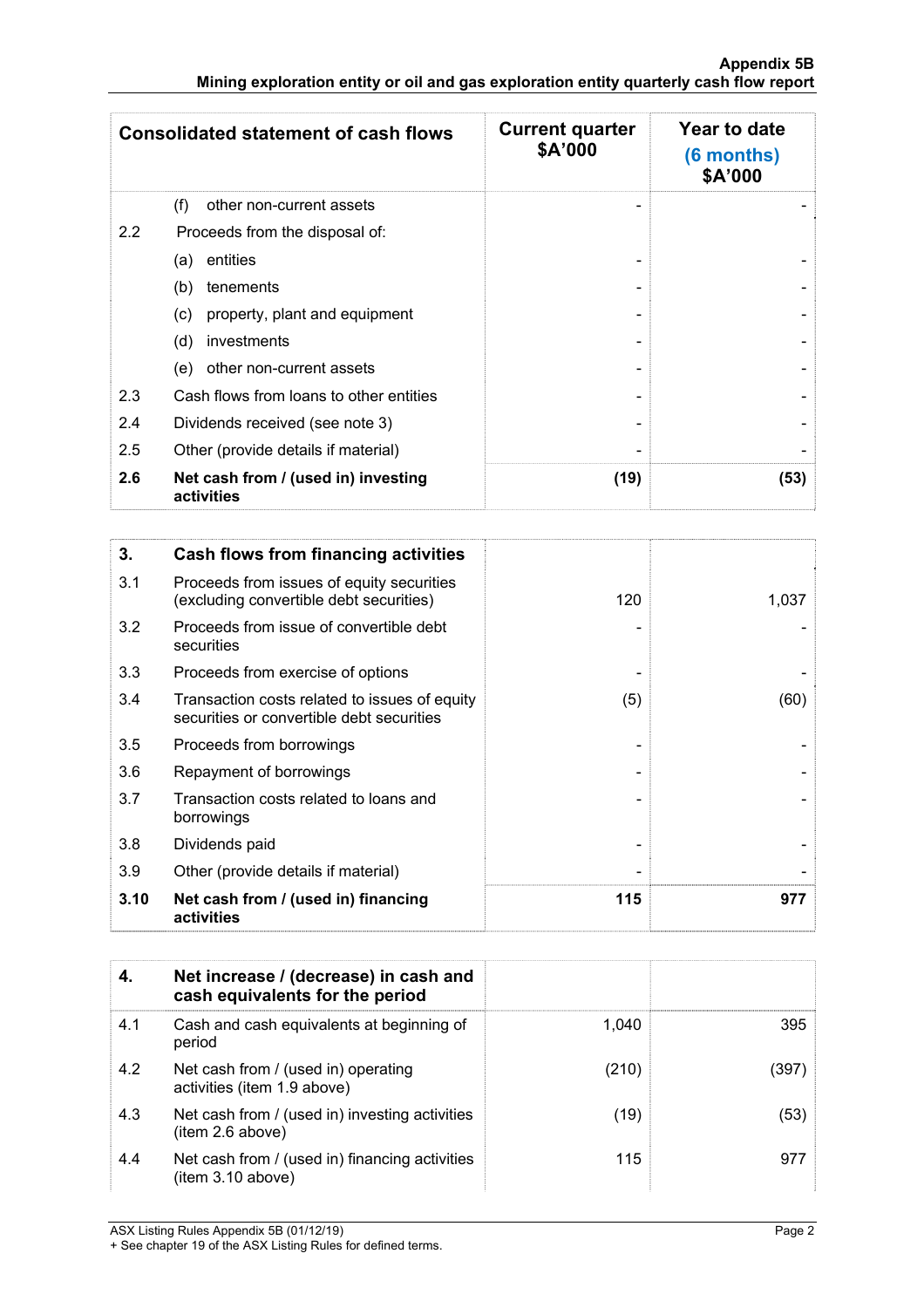| <b>Consolidated statement of cash flows</b> |                                                      | <b>Current quarter</b><br>\$A'000 | Year to date<br>(6 months)<br>\$A'000 |
|---------------------------------------------|------------------------------------------------------|-----------------------------------|---------------------------------------|
| 4.5                                         | Effect of movement in exchange rates on<br>cash held |                                   |                                       |
| 4.6                                         | Cash and cash equivalents at end of<br>period        | 926                               | 926                                   |

| 5.  | Reconciliation of cash and cash<br>equivalents<br>at the end of the quarter (as shown in the<br>consolidated statement of cash flows) to the<br>related items in the accounts | <b>Current quarter</b><br>\$A'000 | <b>Previous quarter</b><br>\$A'000 |
|-----|-------------------------------------------------------------------------------------------------------------------------------------------------------------------------------|-----------------------------------|------------------------------------|
| 5.1 | <b>Bank balances</b>                                                                                                                                                          | 916                               | 1.030                              |
| 5.2 | Call deposits                                                                                                                                                                 |                                   |                                    |
| 5.3 | <b>Bank overdrafts</b>                                                                                                                                                        |                                   |                                    |
| 5.4 | Other (provide details)                                                                                                                                                       | 10                                | 10                                 |
| 5.5 | Cash and cash equivalents at end of<br>quarter (should equal item 4.6 above)                                                                                                  | 926                               | 1,040                              |

| 6.  | Payments to related parties of the entity and their<br>associates                          | <b>Current quarter</b><br>\$A'000 |
|-----|--------------------------------------------------------------------------------------------|-----------------------------------|
| 6.1 | Aggregate amount of payments to related parties and their<br>associates included in item 1 | 78                                |
| 6.2 | Aggregate amount of payments to related parties and their<br>associates included in item 2 |                                   |

Note: if any amounts are shown in items 6.1 or 6.2, your quarterly activity report must include a description of, and an explanation for, such payments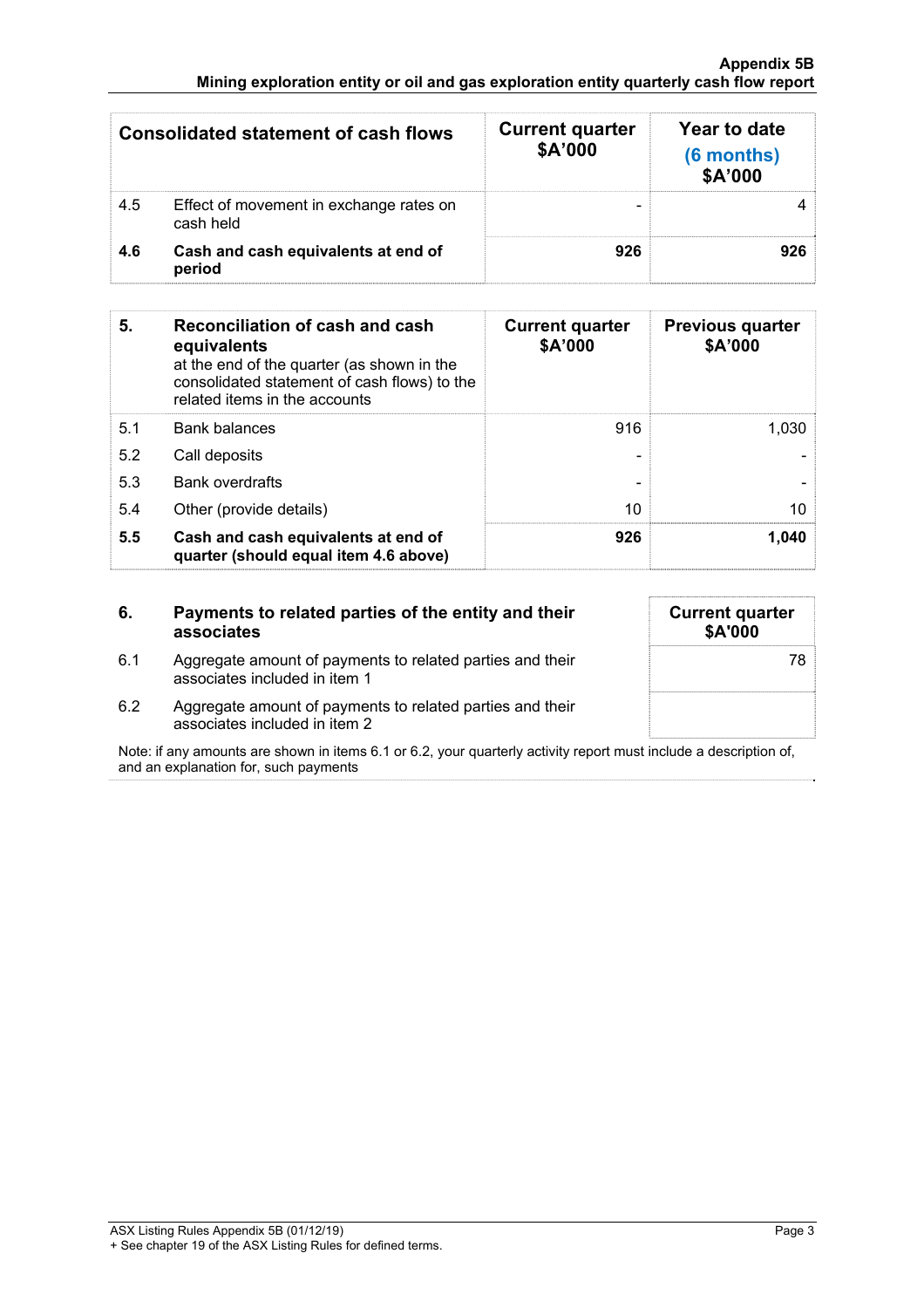|    | <b>Financing facilities</b><br>Note: the term "facility' includes all forms of financing<br>arrangements available to the entity.<br>Add notes as necessary for an understanding of the<br>sources of finance available to the entity. | <b>Total facility</b><br>amount at quarter<br>end<br>\$A'000 | Amount drawn at<br>quarter end<br>\$A'000 |
|----|----------------------------------------------------------------------------------------------------------------------------------------------------------------------------------------------------------------------------------------|--------------------------------------------------------------|-------------------------------------------|
| 71 | Loan facilities                                                                                                                                                                                                                        | -                                                            |                                           |

- 7.2 Credit standby arrangements
- $7.3$  Other (please specify)
- **7.4 Total financing facilities**

| <b>Total facility</b><br>amount at quarter<br>end<br>\$A'000 | Amount drawn at<br>quarter end<br>\$A'000 |
|--------------------------------------------------------------|-------------------------------------------|
|                                                              |                                           |
|                                                              |                                           |

### 7.5 **Unused financing facilities available at quarter end** -

7.6 Include in the box below a description of each facility above, including the lender, interest rate, maturity date and whether it is secured or unsecured. If any additional financing facilities have been entered into or are proposed to be entered into after quarter end, include a note providing details of those facilities as well.

| 8.  | Estimated cash available for future operating activities                     | \$A'000 |
|-----|------------------------------------------------------------------------------|---------|
| 8.1 | Net cash from / (used in) operating activities (Item 1.9)                    | (210)   |
| 8.2 | Capitalised exploration & evaluation (Item $2.1(d)$ )                        | (19)    |
| 8.3 | Total relevant outgoings (Item $8.1 +$ Item $8.2$ )                          | (229)   |
| 8.4 | Cash and cash equivalents at quarter end (Item 4.6)                          | 926     |
| 8.5 | Unused finance facilities available at quarter end (Item 7.5)                |         |
| 8.6 | Total available funding (Item $8.4 +$ Item $8.5$ )                           | 926     |
| 8.7 | Estimated quarters of funding available (Item 8.6 divided by<br>Item $8.3$ ) | 4       |

- 8.8 If Item 8.7 is less than 2 quarters, please provide answers to the following questions:
	- 1. Does the entity expect that it will continue to have the current level of net operating cash flows for the time being and, if not, why not?
	- 2. Has the entity taken any steps, or does it propose to take any steps, to raise further cash to fund its operations and, if so, what are those steps and how likely does it believe that they will be successful?
	- 3. Does the entity expect to be able to continue its operations and to meet its business objectives and, if so, on what basis?